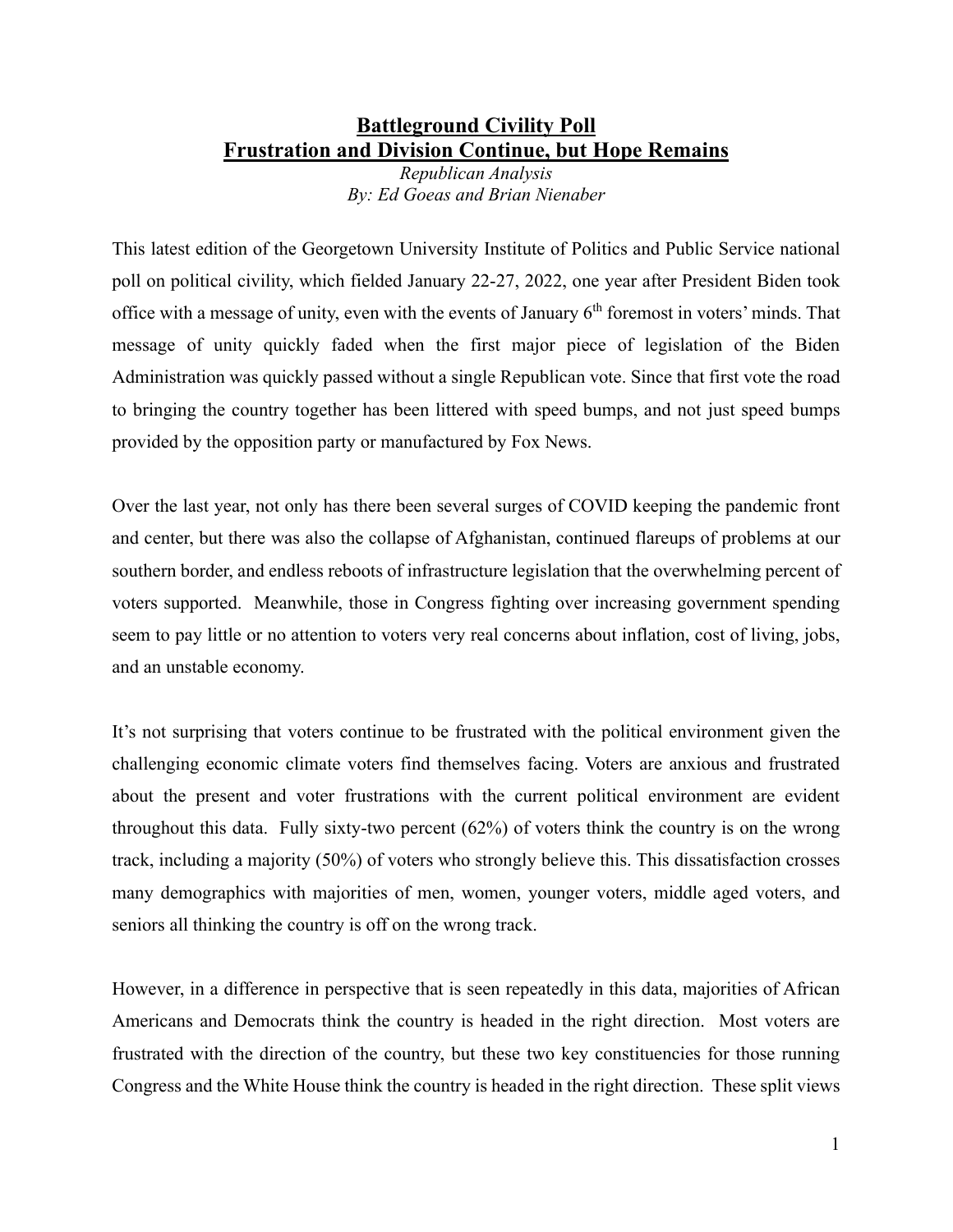make it challenging for Democratic national leaders to address problems not seen as priorities to their base voters.

It is important to note that this tendency to have the incumbent party of the White House feel the country is going in the right direction is not unusual, but when the national right direction/wrong track numbers get upside down with over 60% of the electorate responding wrong track it is a sign that independent voters are siding with the out-party. That and the traditional intensity advantage of the out-party usually spells trouble for the party of the White House in the off-year elections.

The most important issue matrix creates another problem. As seen on the chart below, fully eight (8) issues are selected as a top two concern by at least fifteen percent (15%) of the electorate. There is no singular issue on which politicians can act and expect to build significant voter goodwill. Voters concerns range from economic concerns like rising cost of living and jobs to health issues like COVID-19 and health care to national issues like immigration and climate change.

| <b>Issue</b>                   | Most<br>important issue | Next most<br>important issue | Combined<br>choices |
|--------------------------------|-------------------------|------------------------------|---------------------|
| Rising cost of living          | 13%                     | 10%                          | 23%                 |
| Jobs and the economy           | $11\%$                  | $11\%$                       | $22\%$              |
| Division in the country        | 12%                     | $9\%$                        | 21%                 |
| COVID-19                       | 10%                     | $8\%$                        | 18%                 |
| Climate change                 | 10%                     | $8\%$                        | 18%                 |
| Government spending            | $9\%$                   | $9\%$                        | 18%                 |
| Immigration                    | $8\%$                   | $8\%$                        | 16%                 |
| Health care                    | $6\%$                   | $9\%$                        | 15%                 |
| Crime and drugs                | $4\%$                   | $5\%$                        | $9\%$               |
| Racism                         | $4\%$                   | $4\frac{0}{0}$               | $8\%$               |
| National defense and terrorism | $2\%$                   | $5\%$                        | $7\%$               |
| Taxes                          | $2\%$                   | $3\%$                        | $5\%$               |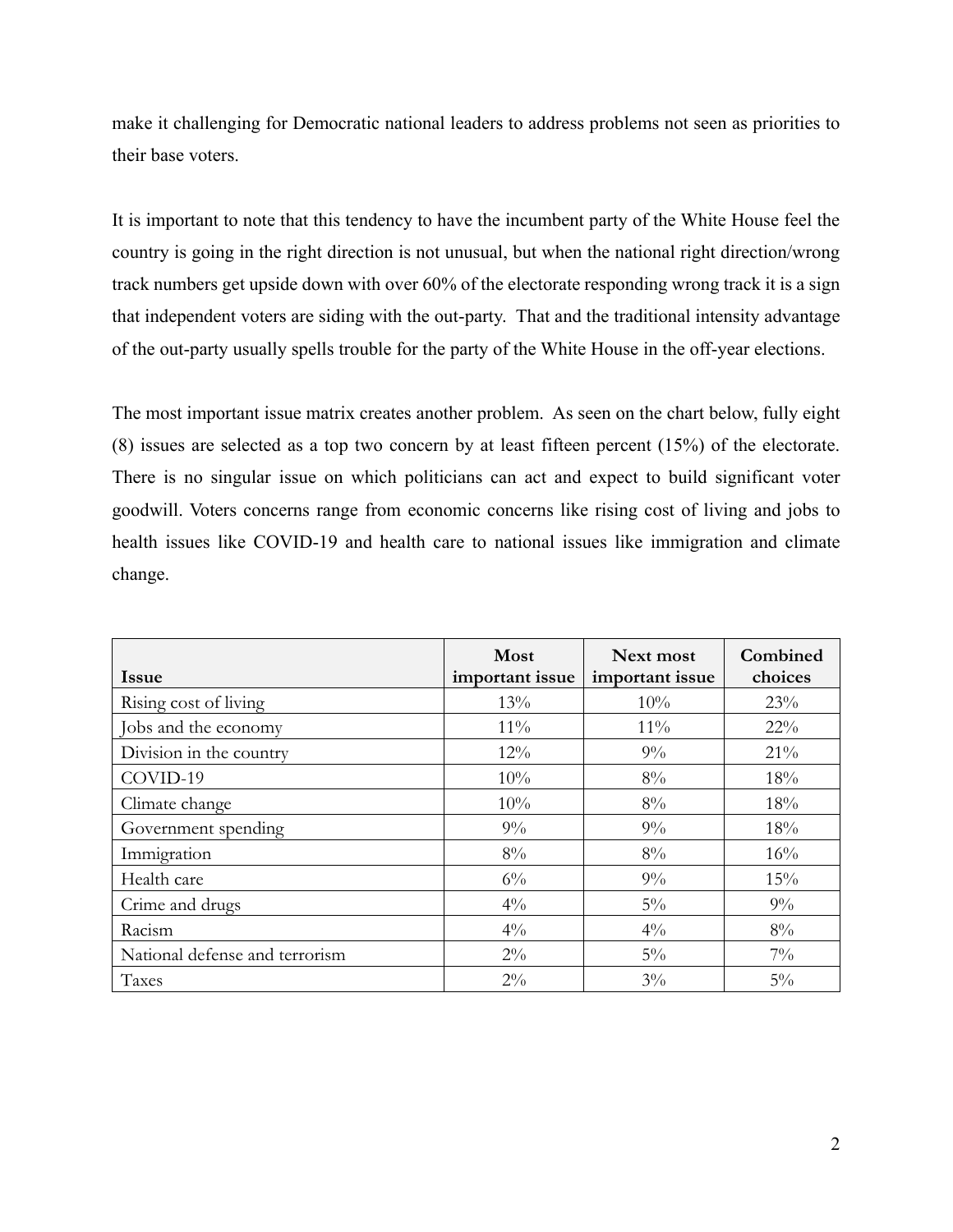As seen on the chart, there are also significant partisan differences in issues of concern. Democrats are significantly more concerned about COVID-19 and climate change. In contrast, Republicans are focused on fiscal issues and immigration while Independents are concerned about division in our nation.

Also included in the chart below are centrists – a vote segmentation of those voters who are not either a very conservative Republican or a very liberal Democrat and who comprise about 65% of the electorate. While their views are diverse, they have a notable level of concern about pocketbook issues like inflation and jobs.

| <b>Most Important Issue</b>    | <b>GOP</b> | <b>IND</b> | <b>DEM</b> | Centrists      |
|--------------------------------|------------|------------|------------|----------------|
| Rising cost of living          | 17%        | $11\%$     | $9\%$      | 14%            |
| Jobs and the economy           | 14%        | 10%        | $8\%$      | 13%            |
| Division in the country        | 10%        | 16%        | 12%        | $12\%$         |
| COVID-19                       | $2\%$      | $7\%$      | 19%        | 10%            |
| Climate change                 | $2\%$      | $7\%$      | 19%        | $8\%$          |
| Government spending            | 16%        | 14%        | $2\%$      | $9\%$          |
| Immigration                    | 16%        | $2\%$      | $1\%$      | $5\%$          |
| Health care                    | $1\%$      | $7\%$      | $9\%$      | $7\%$          |
| Crime and drugs                | $6\%$      | $5\%$      | $2\%$      | $4\frac{0}{0}$ |
| Racism                         | $0\%$      | $4\%$      | $7\%$      | $3\%$          |
| National defense and terrorism | $4\%$      | $2\%$      | $0\%$      | $2\%$          |
| Taxes                          | $2\%$      | $1\%$      | $2\%$      | $3\%$          |

The Democrats in control of Congress and the White House will be in the challenging position of showing action on the issues of top concern to their most important stakeholders or of showing action on issues of broader concern but of less interest to their key voters.

In their perceptions of civility, voters are pessimistic and frustrated. More than six-in-ten (68%) voters think politics has been less civil since the beginning of the COVID-19 crisis. Indeed, more than six-in-ten Republicans, Independents, and Democrats share this view about the decreasing level of political civility since the beginning of this crisis. It is challenging to find common ground for growth when most voters think that ground has gotten less fertile over the last two years.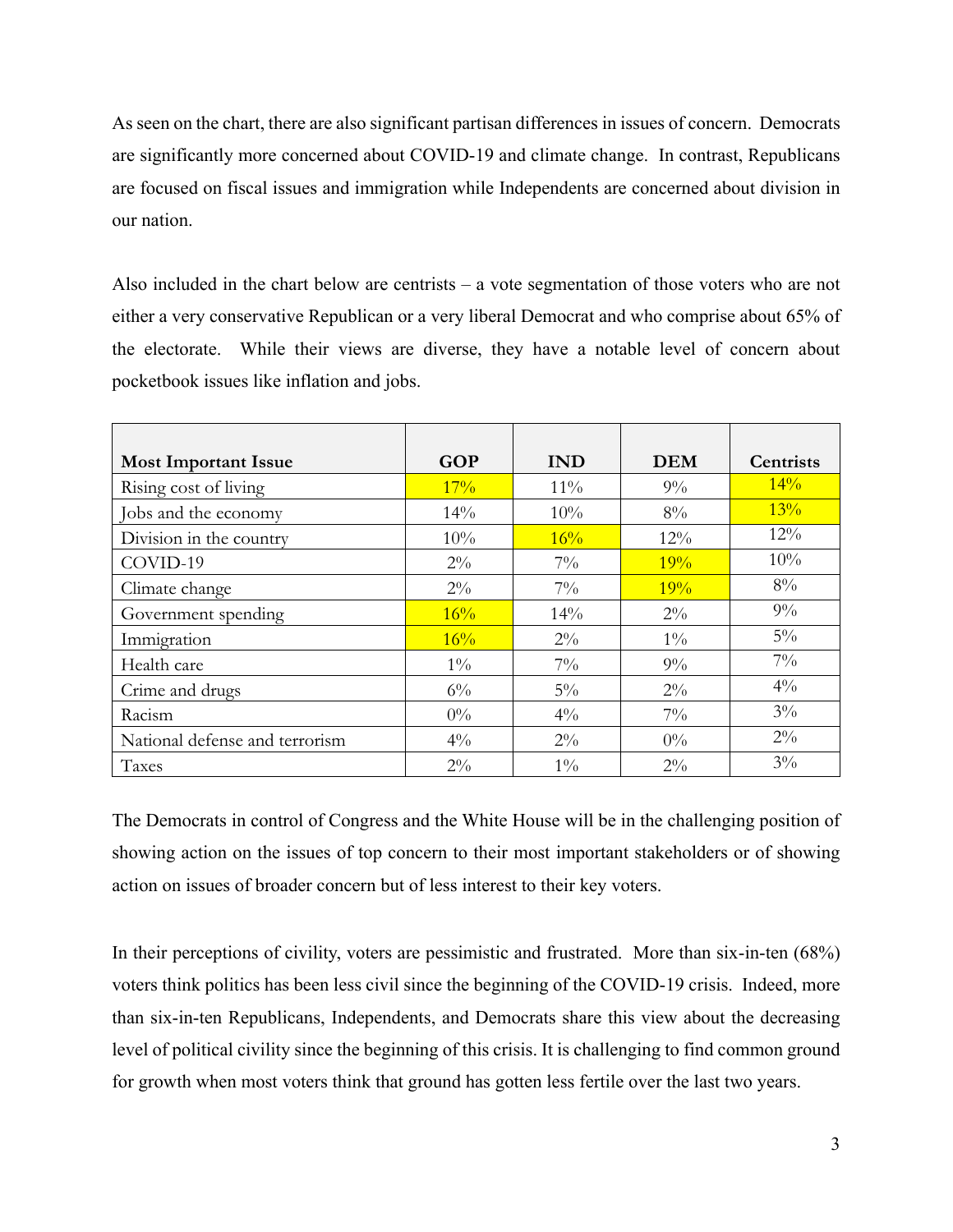A similar trend is seen for President Biden. The President has repeatedly talked about bringing more civil discourse to our politics. However, most voters (60%) think politics has been less civil (43%) or about the same (27%) in terms of civility during President Biden's time in office. Even a majority of liberal Democrats (54%) think politics has gotten less civil (17%) or about the same (37%) during President Biden's time in office. Voters are not seeing actions to match the rhetoric about improving civility, leading 58% of the electorate to believe violent protests like those of January  $6<sup>th</sup>$  are likely.

This is an ominous trend. A majority (58%) of voters think the events of January 6 make it more likely that there will be more violent political protests in the future. This includes even a majority (50%) of voters in states where Trump won with 55%+ of the vote. It can be hard to try to meet your political opponents in the middle if you think they might embrace violence as a solution.

An aspirational question about the most important value for our leaders to have yielded diverse selections ranging from freedom (33%) to responsibility (23%) to respect (18%) to stability (11%). It is challenging to imagine a politician skillful enough to project the willingness to protect freedom and maintain stability while also being seen as responsible and respectful in seeking policy solutions.

Indeed, respect is a value that voters distribute in limited quantities. As seen on the next page, no political figure or entity has a lot of respect from more than two-in-five voters. In contrast, with the exception of governors every politician and organization has a no respect score with at least one quarter of the electorate.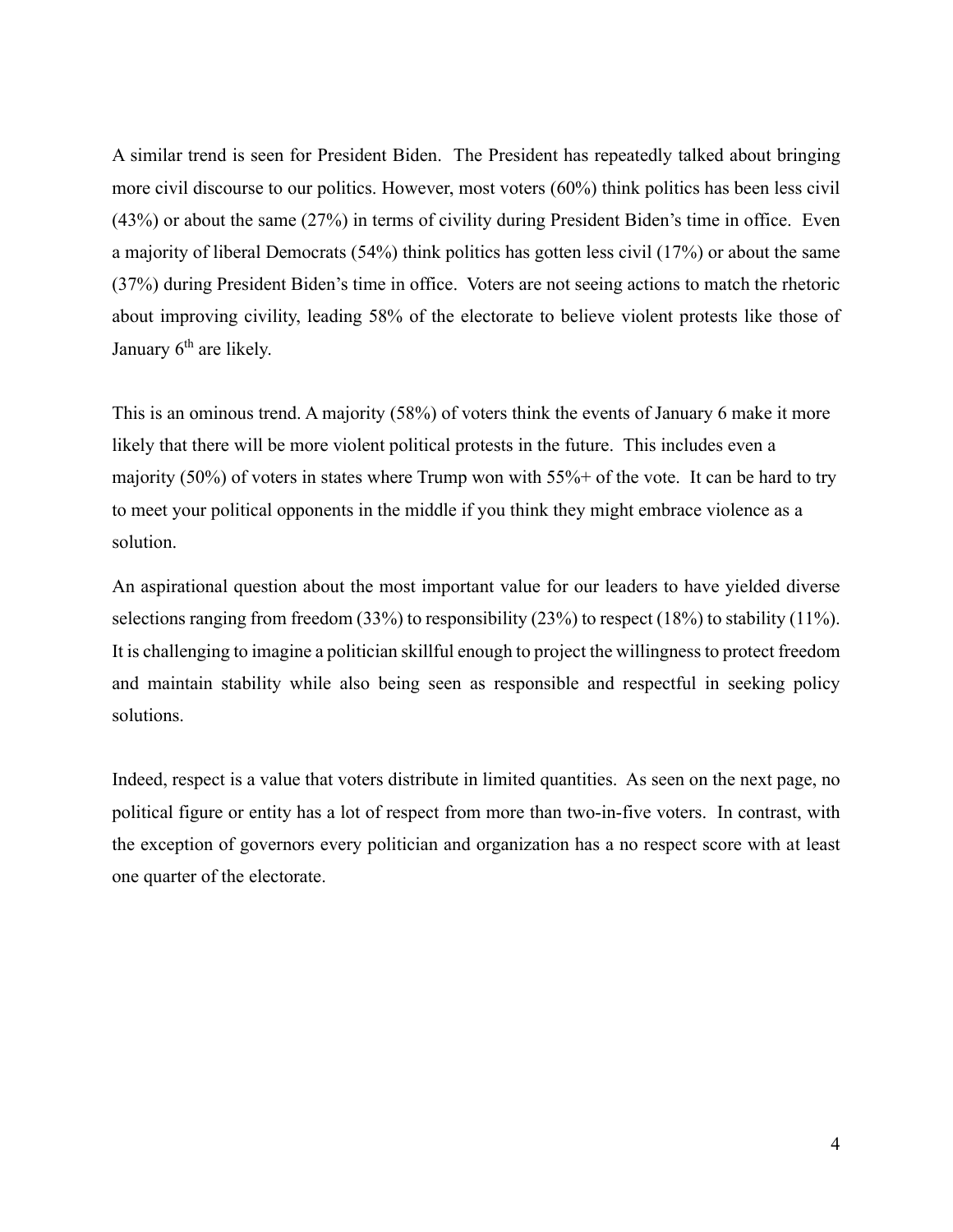|                                           |        |      |          | $\mathbf{N}\mathbf{o}$ | Unsure/ |
|-------------------------------------------|--------|------|----------|------------------------|---------|
| Amount of respect                         | A lot  | Some | A little | respect                | Refused |
| Dr. Anthony Fauci                         | 40%    | 13%  | $11\%$   | 33%                    | $5\%$   |
| Your state's governor                     | 35%    | 23%  | 17%      | 23%                    | $2\%$   |
| The Black Lives Matter movement           | 33%    | 21%  | $11\%$   | 32%                    | $4\%$   |
| President Joe Biden                       | 31%    | 23%  | $12\%$   | 34%                    | $1\%$   |
| Donald Trump                              | 24%    | 17%  | $11\%$   | 46%                    | $1\%$   |
| Nancy Pelosi                              | $22\%$ | 19%  | $11\%$   | 45%                    | $3\%$   |
| Members of the Democratic Party           | 19%    | 32%  | $21\%$   | 26%                    | $2\%$   |
| Large newspapers like The Washington Post |        |      |          |                        |         |
| and The New York Times                    | 19%    | 25%  | 15%      | 30%                    | $11\%$  |
| Members of the Republican Party           | 16%    | 32%  | $22\%$   | 26%                    | $4\%$   |
| <b>CNN</b>                                | 16%    | 25%  | $12\%$   | 38%                    | $9\%$   |
| <b>MSNBC</b>                              | 15%    | 24%  | 15%      | 34%                    | 12%     |
| Fox News                                  | 13%    | 21%  | 20%      | 41%                    | $5\%$   |
| U.S. Senator Mitch McConnell              | $7\%$  | 27%  | 20%      | 37%                    | 10%     |

Among all the politicians and entities tested, just three have "a lot" scores higher than their "no respect" scores. Respect is a fundamental building block for finding common ground. Having it in such limited supply is a notable obstacle for improving political civility.

All of these attitudes and experiences lead voters to be quite concerned about political division in the country. On a 0-100 scale with 0 being no political division and 100 being political division on the edge of a civil war, the mean score for voters on the current level of political division is 70.36. When asked where they think division will be in one year, voters are slightly more optimistic and provide a mean score of 68.32.

This data does have a bright spot and hope for the future. A majority of voters (58%) agree with the assertion that "I am optimistic about the future because young people are committed to making this country a better place to live for everyone.".

However, even on this rosy statement, there is a partisan divide. Majorities of Democrats (82%) and Independents (51%) agree with this statement. In contrast, among Republicans just thirty-four percent (34%) agree versus a majority of Republicans (61%) who disagree.